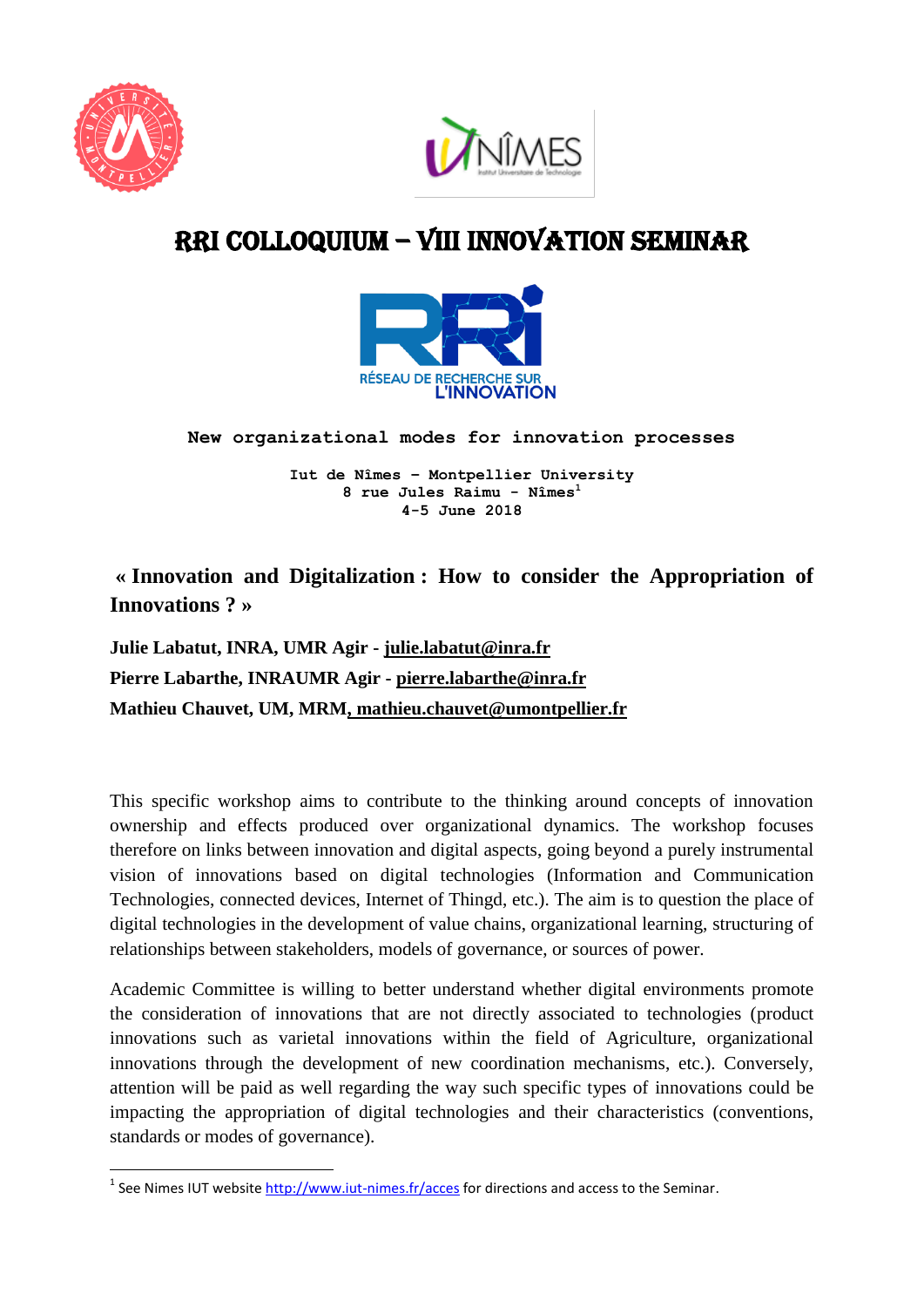This workshop also aims to investigate the evaluative dimension of innovations over ICTs in two distinctive ways. First of all,by focusing on the spreading of these innovations, besides analyzing their uses and outcomes (for instance, through the use of monitoring indicators). Secondly, we encourage the development of research based on the analysis of new modalities for digitally assessing various ranges of goods and services (appraisals through the use of « like » comments on social networks Search Engine Optimization, etc…), and the adoption of such assessing modalities by professional experts, users, or final customers.

Globally, research work focusing on the various means for appropriation will be welcomed, be they related to analyzes of innovation spreading/acceptance, or approaching the phenomenon of appropriation through the lens of ownership dynamics. This includes investigating the shift in value appropriation we observed after the development of new organizational configurations influenced by the emergence of the digital era. Some can then question the ambivalent definition of innovation promoted by the development of digital technologies, while observing the significant role played by few critical stakeholders in the appropriation of value.

The proposed contributions – either work-in-progress or original studies - can mobilize both qualitative or quantitative methods.

## **Deadlines and Key Dates:**

- 22 January 2018: Short-papers submission (3-pages summary)
- 16 February 2018 : Notification about short-papers acceptance/reject.
- 7 April 2018 : Final version submission (10-25 pages)
- 4-5 June 2018 : Innovation Seminar

A selection of relevant papers will be submitted for publication in RRI peer-reviewed journals (Innovations : REMI/JIEM, TechInn, Marché et Organisations) <http://innovations.cairn.info/en/> <http://www.editions-harmattan.fr/index.asp?navig=catalogue&obj=revue&no=130> <http://www.openscience.fr/Technologie-et-innovation>

## **Colloquium Fees :**

Academic members from Public or Private Institutions : 200 euros PhD students : 150 euros

Colloquium fees include access to various workshops, colloquiums materials, lunches and Colloquium Gala dinner.